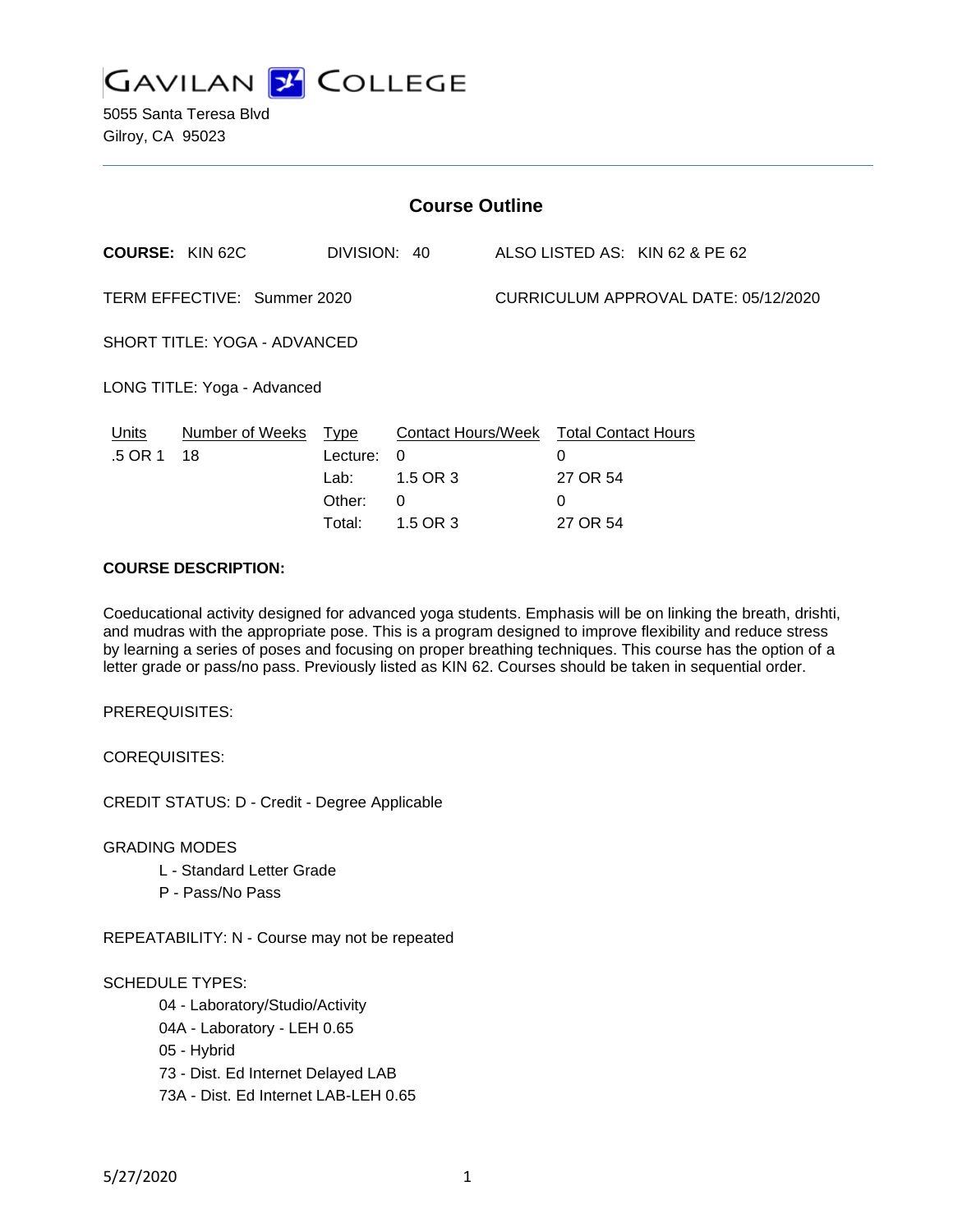## **STUDENT LEARNING OUTCOMES:**

1. Link the pranayama (breathing techniques), drishti (gaze points), and mudras (hand postures) with the appropriate asanas (pose) to flow through vinyasas (sequences) independently and with less visual cuing. Measure of assessment: demonstration

Year assessed, or planned year of assessment: 2017 Semester: Fall

2. Explain and utilize self-guided meditation, including creative visualization.

Measure of assessment: discussion, demonstration

Year assessed, or planned year of assessment: 2017

# **CONTENT, STUDENT PERFORMANCE OBJECTIVES, OUT-OF-CLASS ASSIGNMENTS**

Curriculum Approval Date: 05/12/2020

6 - 12 Hours:

Content: Course overview, including learning outcomes, course requirements, and grading. More complicated flows will be introduced, including a warm-up flow which could be used as an introduction to each class. Students will be introduced to advanced asanas (poses) such as Warrior 3, Pyramid Pose, Twisted Pyramid Pose, Lower Plank, King Dancer, and Half Moon Standing Balance. A review of yoga breathing techniques will be presented.

Student Performance Objectives: Demonstrate the advanced asanas (poses) presented in class, such as Warrior 3, Pyramid Pose, Twisted Pyramid Pose, Lower Plank, King Dancer, and Half Moon Standing Balance. Explain the benefits and demonstrate a variety of yoga breathing techniques.

6 - 12 Hours:

Content: More creative and demanding vinyasas (flow sequences) will be introduced, including arm balances and basic inversions. Meditation techniques such as creative visualization will also be introduced.

Student Performance Objectives: Participate in the vinyasas (flow sequences) presented in class. Discuss and perform meditation techniques, such as creative visualization.

6 - 12 Hours:

Content: Additional advanced asanas (poses) will be introduced, such as Splits, Reclined Hero, Wheel, and Eagle. Students will be encouraged to progress and deepen their poses. A midterm covering advanced pose identification and/or performance, meditation, and/or vinyasas may be given.

Student Performance Objectives: Demonstrate the advanced asanas (poses) presented in class, such as Splits, Reclined Hero, Wheel,

and Eagle. Participate in class activities.

7.5 - 15 Hours:

Content: Additional advanced asanas (poses) could be introduced, such as Shoulder Stand, Head Stand and Hand Stand. The advanced student will be turning inward using meditation techniques, breathwork, and creative visualization to raise self-awareness, cultivate inner strength and endurance, and promote deeper levels of concentration and balance. Review for final. Students will be asked to complete a written personal reflection of their experience in the class.

Student Performance Objectives: Demonstrate modification of poses to accommodate limitations. Participate in class activities.

2 Hours:

Final. Could be a practicum: demonstration of advanced asanas (poses), performance of creative and demanding vinyasas

### **METHODS OF INSTRUCTION:**

Demonstration, Discussion, Guided Practice

OUT OF CLASS ASSIGNMENTS:

Required Outside Hours:

Assignment Description: As this is a lab class no out of class assignments are required.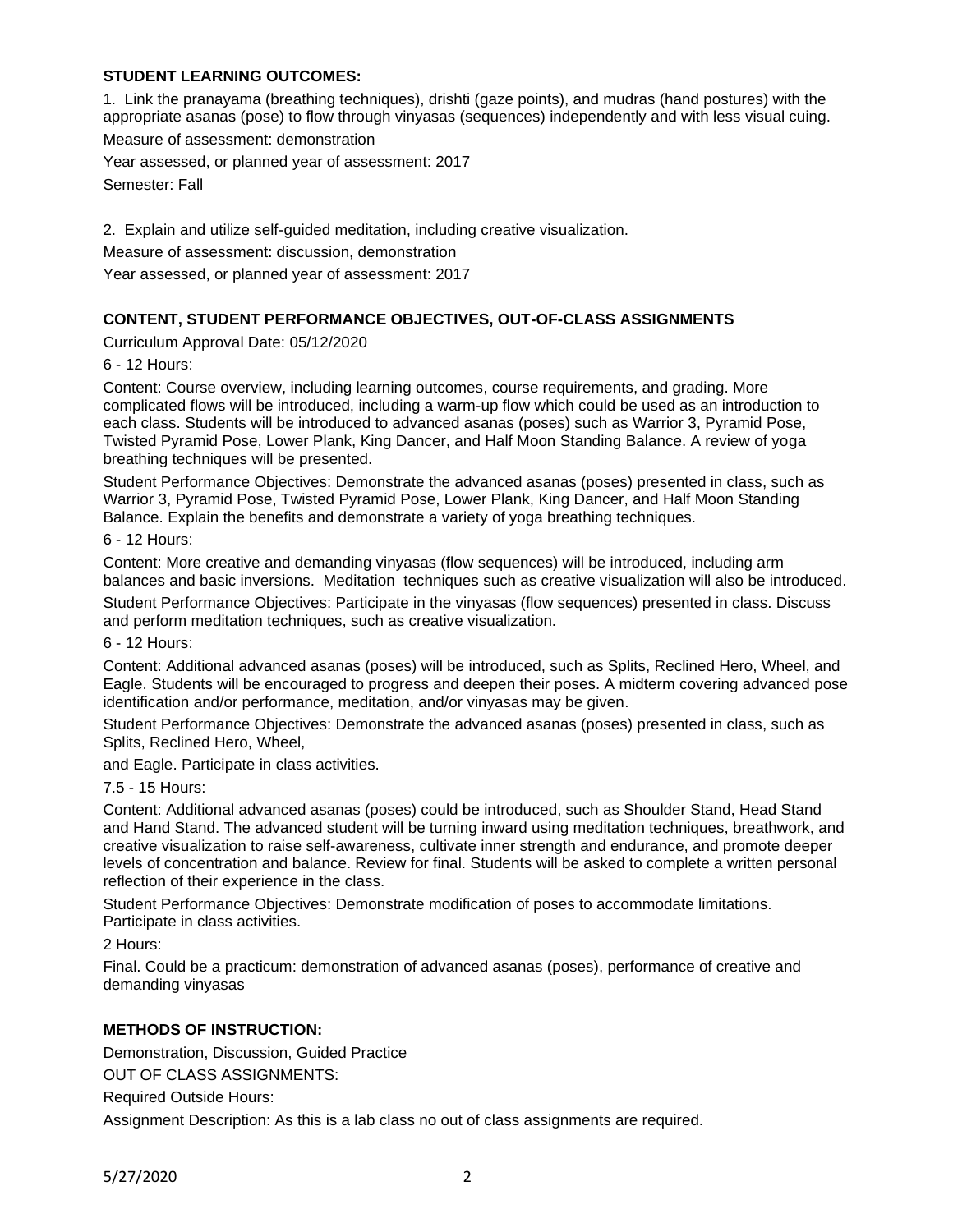## **METHODS OF EVALUATION:**

Writing assignments Percent of total grade: 10.00 % 10% - 20% Journal, written self-assessment Skill demonstrations Percent of total grade: 40.00 % 30% - 60% Demonstration exams Objective examinations Percent of total grade: 10.00 % 0% - 10% Multiple Choice; True/False; Matching Items; Completion Other methods of evaluation Percent of total grade: 40.00 % 10% - 40% Requires student participation.

### **REPRESENTATIVE TEXTBOOKS:**

Recommended Representative Textbooks No textbook required. Handouts will be provided as needed.